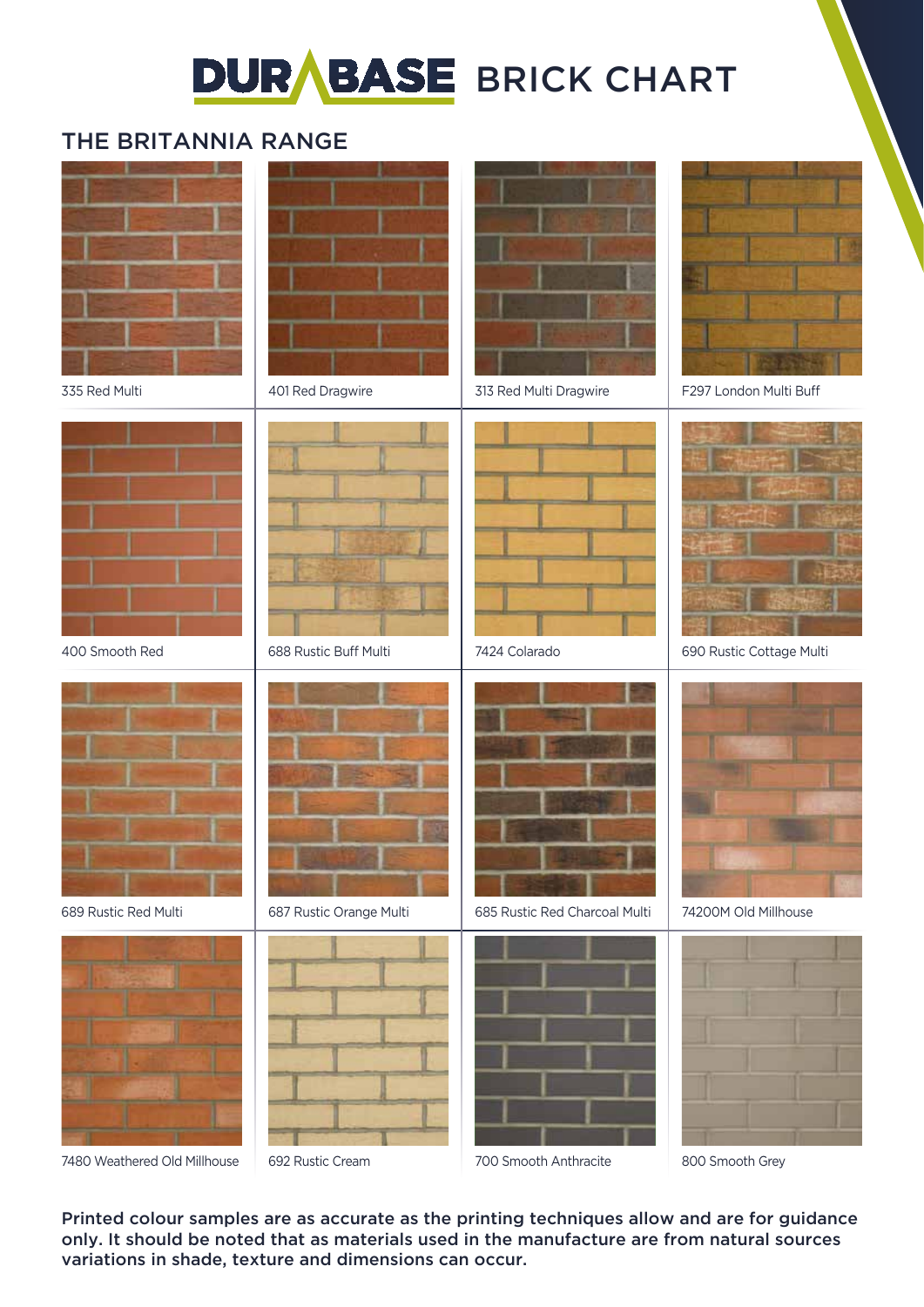### THE BRITANNIA RANGE









686 Rustic Inferno Multi





7429HL Autumn Leaves | 686 Rustic Inferno Multi | 684 Rustic Golden Multi | 303 Smooth Red Multi



7450 Montana



#### THE CLASSIC RANGE



Printed colour samples are as accurate as the printing techniques allow and are for guidance only. It should be noted that as materials used in the manufacture are from natural sources variations in shade, texture and dimensions can occur.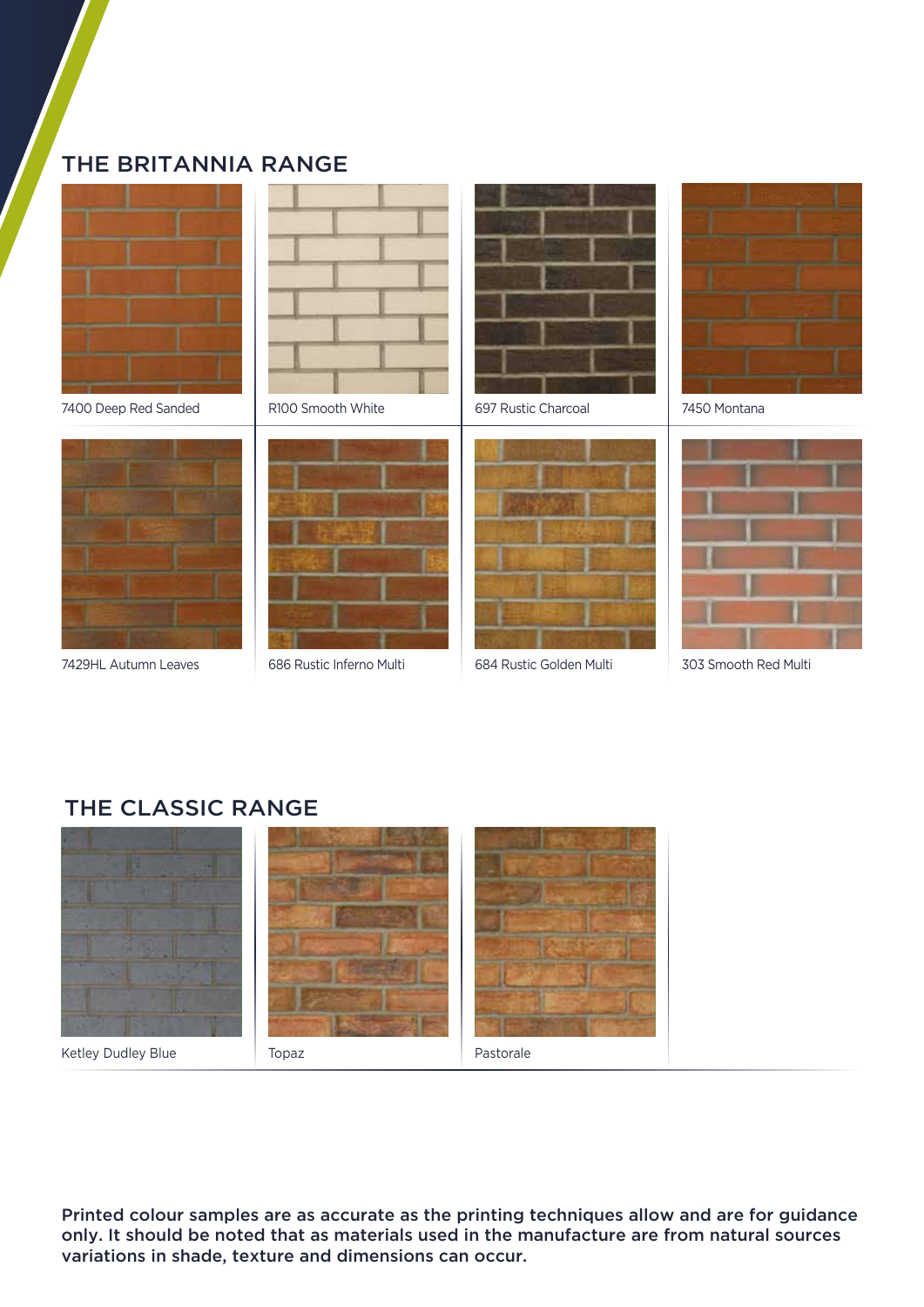### THE ELITE RANGE



Islington Yellow Rustica | St Ives Cream Rustica | Whitby Red Stock | Greenwich Blend

















Sanded Red Stock

Printed colour samples are as accurate as the printing techniques allow and are for guidance only. It should be noted that as materials used in the manufacture are from natural sources variations in shade, texture and dimensions can occur.